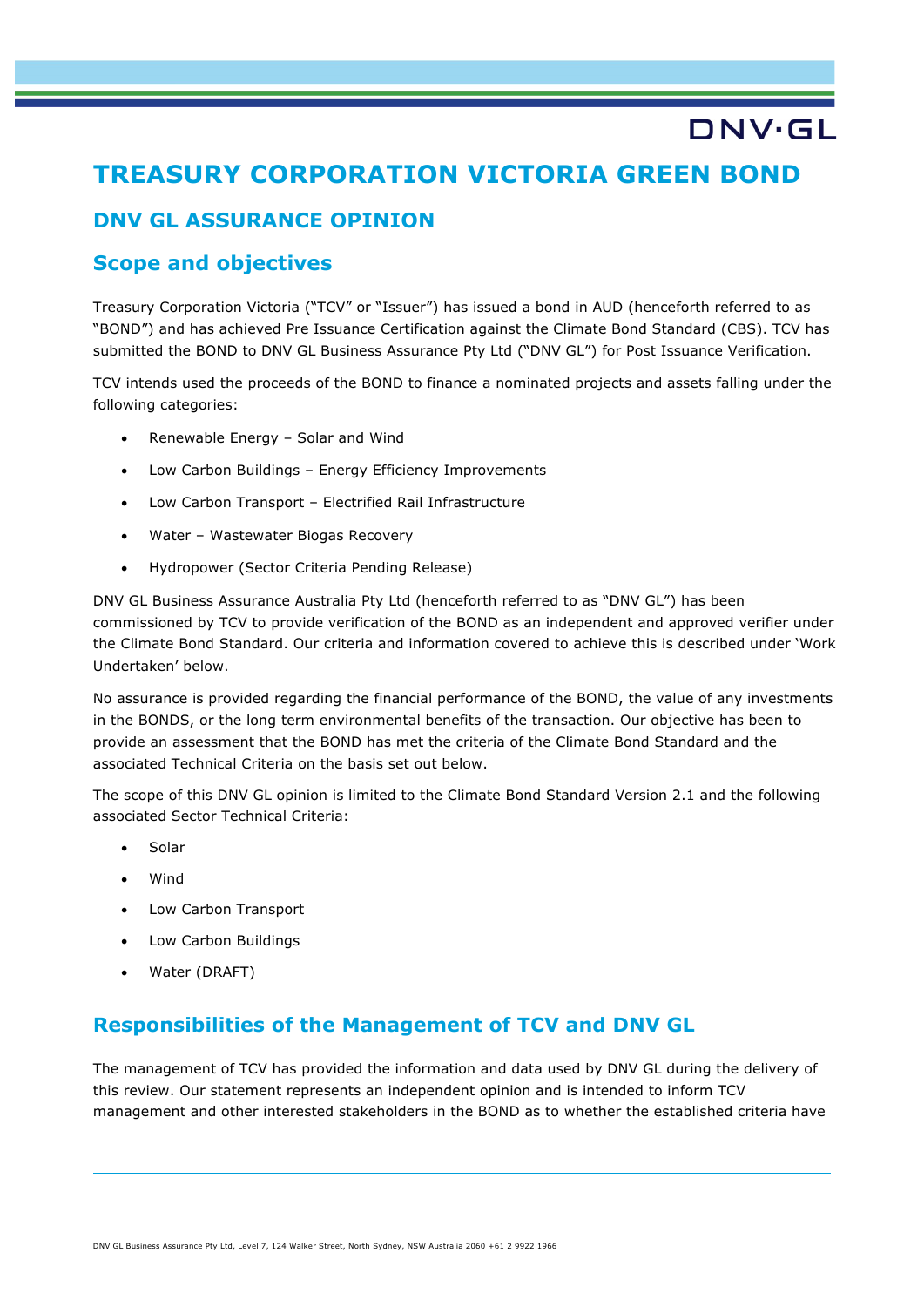#### **Page 2 of 6**

# DNV·GL

been met, based on the information provided to us. In our work we have relied on the information and the facts presented to us by TCV. DNV GL is not responsible for any aspect of the nominated assets referred to in this opinion and cannot be held liable if estimates, findings, opinions, or conclusions are incorrect. Thus, DNV GL shall not be held liable if any of the information or data provided by TCV's management and used as a basis for this assessment were not correct or complete.

## **Basis of DNV GL's opinion**

DNV GL has conducted the verification against the CBS v2.1 and associated Sector Technical Criteria through the creation and execution of a verification protocol addressing each requirements of the CBS v2.1 and the associated Sector Technical Criteria. The detail of areas covered in the DNV GL verification is summarised in Schedule 2 below.

## **Work undertaken**

Our work constituted a level review of the available information, based on the understanding that this information was provided to us by TCV in good faith. We have not performed an audit or other tests to check the veracity of the information provided to us. The work undertaken to form our opinion included:

- Creation and execution of a Climate Bond Standard Protocol, adapted to include the relevant Sector Technical Criteria for the BOND nominated projects and assets, as described above and in Schedule 2 to this Assessment;
- Assessment of documentary evidence provided by TCV on the BOND and supplemented by a high-level desktop research, onsite visit for documentation review and interviews with key personnel from the issuer TCV and their deal arranger, National Australia Bank. These checks refer to current assessment best practices and standards methodology;
- Discussions with TCV management, and review of relevant documentation;
- Documentation of findings against each element of the criteria. Our opinion as detailed below is a summary of these findings.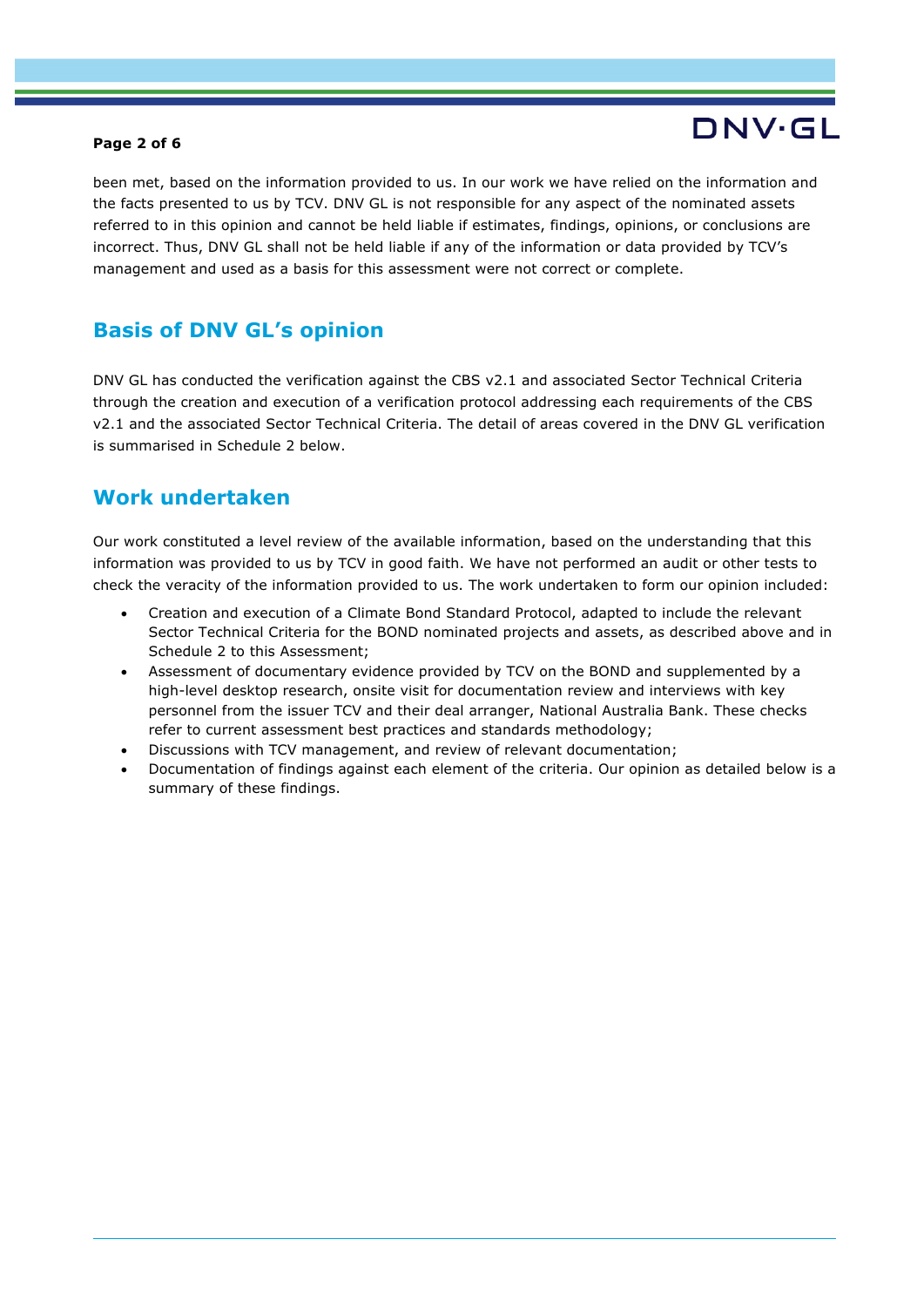#### **Page 3 of 6**

### **Findings and DNV GL's opinion**

DNV GL has performed the Post Issuance Verification of the TCV Green Bond. It is DNV GL's responsibility to provide an independent verification statement on the compliance of the TCV Green Bond with the Climate Bond Standard.

DNV GL conducted the verification in accordance with the Climate Bond Standard Version 2.1 and with International Standard on Assurance Engagements *3000 Assurance Engagements other than Audits or Reviews of Historical Information*. The verification included i) checking whether the provisions of the Climate Bond Standard were consistently and appropriately applied and ii) the collection of evidence supporting the verification.

DNV GL's verification approach draws on an understanding of the risks associated with conforming to the Climate Bond Standard and the controls in place to mitigate these. DNV GL planned and performed the verification by obtaining evidence and other information and explanations that DNV GL considers necessary to give limited assurance that the TCV Green Bond meets the requirements of the Climate Bond Standard.

Based on the limited assurance procedures conducted, nothing has come to our attention that causes us to believe that the TCV Green Bond is not, in all material respects, in accordance with the Post Issuance requirements of the Climate Bond Standard Version 2.1 and Associated Solar, Wind, Low Carbon Transport, Low Carbon Buildings and Draft Water Technical Criteria.

#### **for DNV GL Business Assurance Australia Pty Ltd**

Sydney, 15 December 2016

**Mark Robinson** Manager, Sustainability Services DNV GL – Business Assurance

#### **About DNV GL**

Driven by our purpose of safeguarding life, property and the environment, DNV GL enables organisations to advance the safety and sustainability of their business. Combining leading technical and operational expertise, risk methodology and in-depth industry knowledge, we empower our customers' decisions and actions with trust and confidence. We continuously invest in research and collaborative innovation to provide customers and society with operational and technological foresight. With our origins stretching back to 1864, our reach today is global. Operating in more than 100 countries, our 16,000 professionals are dedicated to helping customers make the world safer, smarter and greener.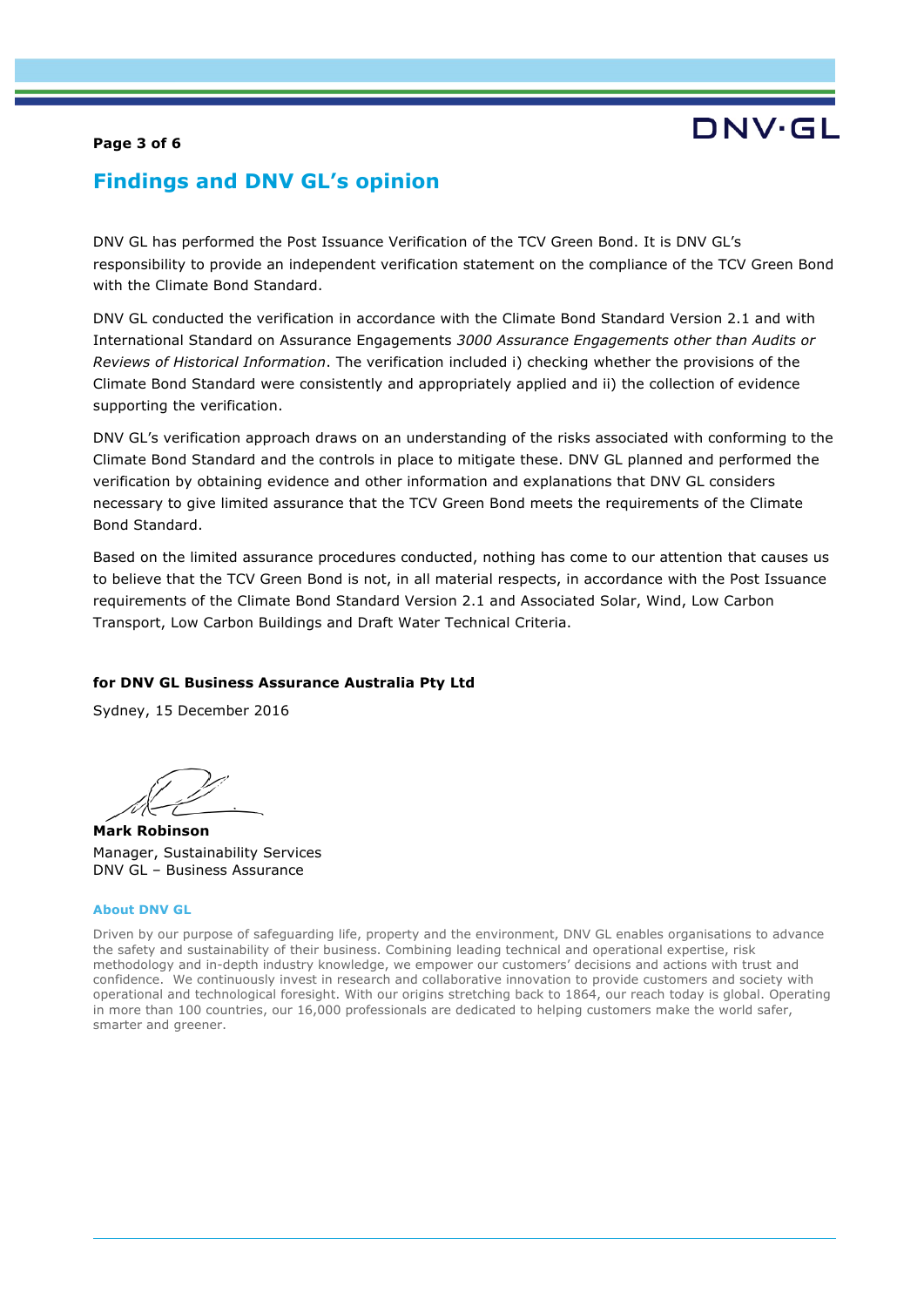

**Page 4 of 6**

# **SCHEDULE 1: DESCRIPTION OF NOMINATED ASSETS**

| <b>Eligible Projects &amp;</b><br><b>Assets Category</b> | <b>Sub category</b>                                                 | <b>Project name</b>                                                                    | <b>Amount Funded (\$)</b> | <b>Amount Expended to</b><br>30 September 2016 |
|----------------------------------------------------------|---------------------------------------------------------------------|----------------------------------------------------------------------------------------|---------------------------|------------------------------------------------|
| Low Carbon Buildings                                     | <b>Energy Efficiency</b>                                            | Traffic lights (statewide) replacement with LED lamps                                  | \$25,000,000.00           | \$25,000,000.00                                |
| Low Carbon Buildings                                     | <b>Energy Efficiency</b>                                            | <b>Federation Square</b>                                                               | \$6,815,528.00            | \$6,815,528.00                                 |
| Low Carbon Buildings                                     | <b>Energy Efficiency</b>                                            | Holmesglen TAFE (all campuses)                                                         | \$5,703,470.00            | \$5,532,846.29                                 |
| Low Carbon Buildings                                     | <b>Energy Efficiency</b>                                            | <b>East Gippsland Water</b>                                                            | \$1,230,000.00            | \$1,230,000.00                                 |
| Low Carbon Buildings                                     | <b>Energy Efficiency</b>                                            | Museum Victoria (all facilities, including Melb Museum, REB,<br>Scienceworks, storage) | \$11,347,943.00           | \$4,811,508.00                                 |
| Low Carbon Buildings                                     | <b>Energy Efficiency</b>                                            | Public Housing (28 high-rise towers)                                                   | \$13,385,500.00           |                                                |
| Low Carbon Buildings                                     | <b>Energy Efficiency</b>                                            | Melbourne Polytechnic (all campuses)                                                   | \$1,917,000.00            | \$1,887,080.80                                 |
| Low Carbon Transport                                     | <b>Electrified Rolling Stock</b>                                    | 5 X'Trapolis Train Sets                                                                | \$97,870,000.00           | \$24,314,000                                   |
| Low Carbon Transport                                     | Supporting Infrastructure and<br>Station &/or Platform Improvements | Melbourne Metro Tunnel State funded works, excluding PPP<br>scope funded to June 2017  | \$1,026,500,000.00        | \$291,109,000.00                               |
| Low Carbon Transport                                     | Supporting Infrastructure and<br>Station &/or Platform Improvements | Mernda Rail Extension                                                                  | \$587,714,000.00          | \$17,440,000.00                                |
| Renewable Energy                                         | Hydropower                                                          | Mini Hydroelectric Power Stations - T3                                                 | \$15,250,000.00           | \$-                                            |
| Renewable Energy                                         | Hydropower                                                          | Tranche 2 Mini Hydros                                                                  | \$7,360,991.00            | \$3,176,484.00                                 |
| Renewable Energy                                         | Biogas                                                              | ETP Solids Handling - Stage 2                                                          | \$43,715,895.00           | \$-                                            |
| Renewable Energy                                         | <b>Biogas</b>                                                       | ETP Solids Handling - Stage 1A                                                         | \$7,658,900.00            | \$-                                            |
| Renewable Energy                                         | Biogas                                                              | ETP Solids Handling - Stage 1B                                                         | \$8,029,875.00            | \$-                                            |
| Renewable Energy                                         | Biogas                                                              | Expansion of Power Station at WTP                                                      | \$11,355,000.00           | $S-$                                           |
| Water                                                    | <b>Greenhouse Gas Mitigation</b>                                    | WTP 55E ASP Upgrade / Renewal                                                          | \$111,908,534.65          | \$4.451.00                                     |
| Renewable Energy                                         | <b>Biogas</b>                                                       | Buy out residual balloon value of AGL power plant at WTP                               | \$3,500,000.00            | \$-                                            |
| Renewable Energy                                         | Biogas                                                              | WTP 25W Biogas Cover Upgrade                                                           | \$42,155,956.15           | \$22,796,059.00                                |
| Renewable Energy                                         | Solar or Wind                                                       | Large scale renewable energy power station at ETP                                      | \$55,000,000.00           | \$-                                            |
| Total                                                    |                                                                     |                                                                                        | \$2,083,418,593           | \$404,112,506                                  |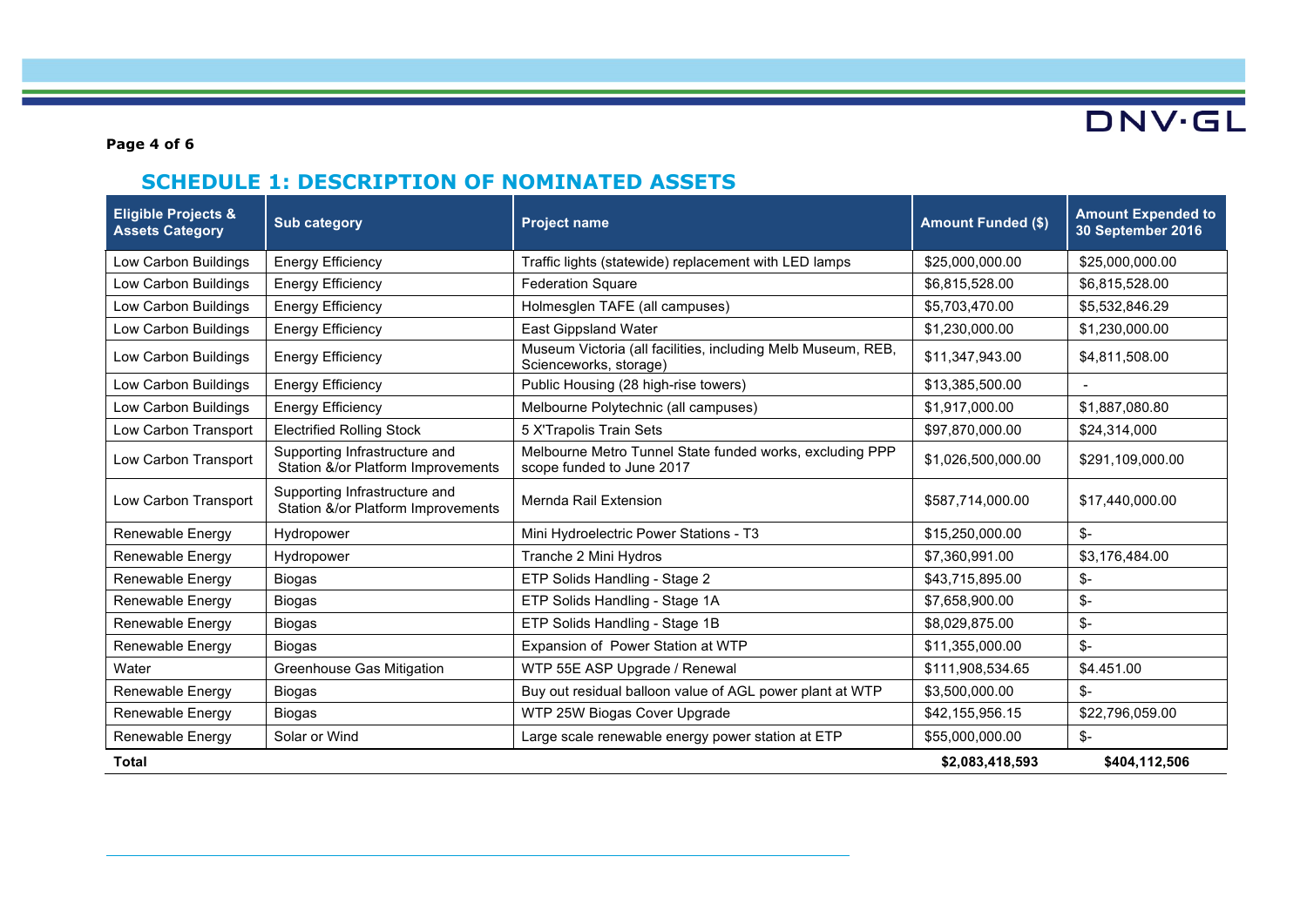# **DNV·GL**

### **Page 5 of 6**

## **SCHEDULE 2: VERIFICATION CRITERIA**

#### **Summary criteria for assertions of compliance with the Climate Bond Standard v2.1**

The criteria against which TCV and its nominated projects and assets have been reviewed prior to inclusion in the Bond are grouped under the requirements as detailed within the Climate Bond Standard Version 2.1 including:

#### **Part A: General Requirements**

| Area                      | Requirement                                                                                                                      |  |
|---------------------------|----------------------------------------------------------------------------------------------------------------------------------|--|
| <b>Project Nomination</b> | The Climate Bond issued must specify the project collateral or physical assets with which it is associated                       |  |
| Use of Proceeds           | Proceeds must be allocated to Nominated Project(s)                                                                               |  |
| Non-Contamination         | Issuers are permitted a grace period to allocate or re-allocate funds to Nominated Project(s)                                    |  |
| Confidentiality           | The information disclosed to the Verifier and the Climate Bond Standards Board may be subject to<br>confidentiality arrangements |  |
| Reporting                 | Reporting on use of proceeds and nominated projects and assets                                                                   |  |

### **Part B: Low Carbon Contribution - Eligible projects and physical assets**

Nominated projects and assets include financing of or investments in equipment and systems which enable the mitigation of greenhouse gasses, as detailed in Appendix B.

| Area                          | Requirement                             |
|-------------------------------|-----------------------------------------|
| Solar Energy Generation       | Solar electricity generation facilities |
| <b>Wind Energy Generation</b> | Wind Energy generation facilities       |